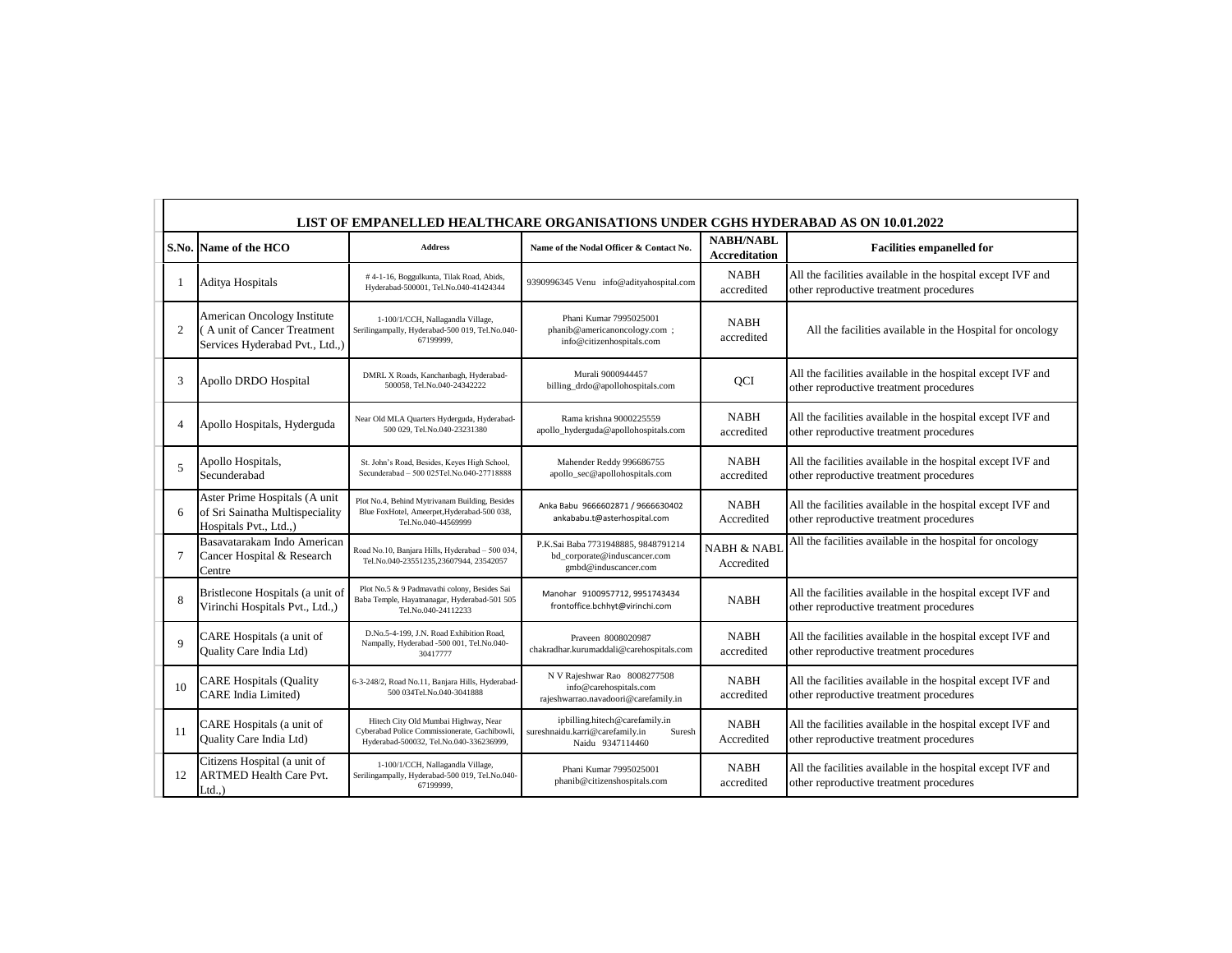| 13 | Continental Hospitals Limited                                                                   | Plot No.3, Road No.2, IT & Financial District,<br>Nanakramguda, Gachibowli, Hyderabd-500035.<br>Tel.No.040-6700000                               | prashant.v@continentalhospitals.com<br>P.<br>Seshagiri 9866371971<br>seshagiri.p@continentalhospitals.com  | <b>NABH</b><br>accredited                            | All the facilities available in the hospital except IVF and<br>other reproductive treatment procedures |
|----|-------------------------------------------------------------------------------------------------|--------------------------------------------------------------------------------------------------------------------------------------------------|------------------------------------------------------------------------------------------------------------|------------------------------------------------------|--------------------------------------------------------------------------------------------------------|
| 14 | Gurunanak CARE Hospitals<br>(Quality CARE of India<br>Limited)                                  | D.No.1-4-908/7/1, Bakaram, Musheerabad,<br>Hyderabad-500 020, Tel.No.30219000                                                                    | Nagaraj.M 9959721010,<br>billingmsrd@carehospitals.com                                                     | <b>NABH</b><br>accredited                            | All the facilities available in the hospital except IVF and<br>other reproductive treatment procedures |
| 15 | Himagiri Hospitals Pvt., Ltd.,                                                                  | P.No.4,5, 23 & 24 Stadium Main Road,<br>Gachibowli, Hyderabad-500 032,<br>Tel.No.040-68101111                                                    | Ashok 8008503563<br>fo.himagirihospitals@gmail.com                                                         | NABH certified<br>pre-accredited<br>entry level SHCO | All the facilities available in the hospital except IVF and<br>other reproductive treatment procedures |
| 16 | Kamineni Hospitals (Kamineni<br>Hospitals Pvt. Ltd.,)                                           | Survey No.68, Mansoorabad Road, LB Nagar,<br>Hyderabad-500068, Tel.No.040-27206777,<br>24022272                                                  | Anil 9490294945<br>commercial@kaminenihospitals.com                                                        | <b>NABH</b><br>accredited                            | All the facilities available in the hospital except IVF and<br>other reproductive treatment procedures |
| 17 | Kamineni Health Services<br>Private Limited, King Koti                                          | #4-1-1227, Kingkoti, Boggulkunta Road,<br>Hyderabad-500 001, Tel.No.040-66924444,                                                                | Anil 9490294945<br>marketing.kk@kaminenihospitals.com                                                      | QCI                                                  | All the facilities available in the hospital except IVF and<br>other reproductive treatment procedures |
| 18 | <b>KIMS</b> Hospital Enterprises<br>Pvt., Ltd., Kondapur                                        | 1-112/86, Survey No.55/EE, Kondapur<br>village, Serilingampally, Hyderabad-500084,<br>Tel.No.040-67505050                                        | CH MAHENDRA, 9550670974<br>kon.insurance@kimshospitals.com                                                 | <b>NABH</b>                                          | All the facilities available in the hospital except IVF and<br>other reproductive treatment procedures |
| 19 | Krishna Institute of Medical<br>Sciences                                                        | 1-8-31/1, Minister Road, Secunderabad-500 003                                                                                                    | Mallareddy 9866079847<br>creditkims@gmail.com<br>rakesh.g@kimshospitals.com                                | NABH & NABL<br>Accredited                            | All the facilities available in the hospital except IVF and<br>other reproductive treatment procedures |
| 20 | Malla Reddy Narayana Multi<br>Speciality Hospital (a unit of<br>Chandramma Educational Society) | Suraram X Roads, Jeedimetla, Hyderabad-500055.<br>Tel.No.040-22152215,                                                                           | Bhanu 9849971777<br>dr.bhadrareddy@gmail.com<br>mallareddynarayanahospitals@gmail.com                      | <b>NABH</b><br>accredited                            | All the facilities available in the hospital except IVF and<br>other reproductive treatment procedures |
| 21 | wieurcover rrospitais,<br>MADHAPUR (A Unit of<br>Sahrudaya Health Care Pvt.<br>$I$ A DITA DITO  | Behind Cyber Towers, Patrika Nagar Lane, in<br>between Mc Donald's & Venky's<br>Express, Madhapur, Hyderabad. Tel.No.040-<br>45404540            | S. Naveen 8106155387<br>corpsales.corp@medicoverhospitals.in                                               | NABH<br>Accredited                                   | All the facilities available in the hospital except IVF and<br>other reproductive treatment procedures |
| 22 | Medicover Cancer Institute<br>(A Unit of MOI Health Care<br>Pvt. Ltd.), MADHAPUR                | Behind Cyber Towers, Plot Nos. 5 to 11, Patrika<br>Nagar Lane, Madhapur, Hyderabad. Tel.No.040-<br>68334455; corporate.moi@medicoverhospitals.in | Sri Harsha<br>harsha.gullapalli@gmail.com<br>Mob<br>7675892355 / 7330816060                                | Non-NABH                                             | All the facilities available in the hospital except IVF and<br>other reproductive treatment procedures |
| 23 | Mythri Hospital, Mehdipatnam                                                                    | D.No.13-6-434/C/148, Opp. Pillar No.80,<br>Gudimalkapur Ring Road, PVNR Express<br>Highway, Mehdipatnam, Hyderabad-500 008                       | N Sridhar 9866734824<br>mythriinsurance@gmail.com                                                          | NABH certified<br>pre-accredited<br>entry level SHCO | All the facilities available in the hospital except IVF and<br>other reproductive treatment procedures |
| 24 | Neelima Hospitals Private<br>Limited                                                            | 7-2-1735, Opp. Voltas Ltd., Czech colony,<br>Sanatnagar, Hyderabad-500018, Tel.No.040-<br>21111100,                                              | Sowjanya Y 9640887293<br>e.mail neelimahospital@gmail.com                                                  | <b>NABH</b>                                          | All the facilities available in the hospital except IVF and<br>other reproductive treatment procedures |
| 25 | Olive Hospital                                                                                  | 12-2-718/3-5, Nanalnagar X Roads, Mehdipatnam<br>Hyderabad-500028, Tel.No.040-23525500                                                           | malik@olivehospitals.com<br>Noor<br>9666651701<br>operations@olivehospitals.com                            | <b>NABH</b>                                          | All the facilities available in the hospital except IVF and<br>other reproductive treatment procedures |
| 26 | Omega Hospitals                                                                                 | Road No.12, MLA colo ny, Banjara Hills,<br>Hyderabad-500 034. Tel.No.040-23551034                                                                | Anil 9100920321<br>corporate@omegahospitals.com                                                            | <b>NABH</b><br>accredited                            | All the facilities available in the hospital for oncology                                              |
| 27 | Omni Hospitals                                                                                  | 11-9-46, Opp. PVT Market, Kothapet X Roads,<br>Dilsukhnagar, Hyderabad-500 035, Tel.No.040-<br>67369999                                          | T.SUDHEER REDDY, 9491090024<br>info@omnihospitals.in                                                       | <b>NABH</b><br>accredited                            | All the facilities available in the hospital except IVF and<br>other reproductive treatment procedures |
| 28 | Omni Hospitals (A Unit of<br><b>INCOR Hospitals Pvt. Ltd)</b>                                   | Plot No. 20,21,22A,22B,22C, 23 & 24, Balaji<br>Nagar, Kukkatpally, Hyderabad - 500072<br>Tel.<br>No. 040-68252525                                | Sri Phani Kumar Akula<br>kukkatpallycorporatebilling@omnihospitals.in<br>phanikumar.akula@omnihospitals.in | <b>NABH</b><br>accredited                            | All the facilities available in the hospital except IVF and<br>other reproductive treatment procedures |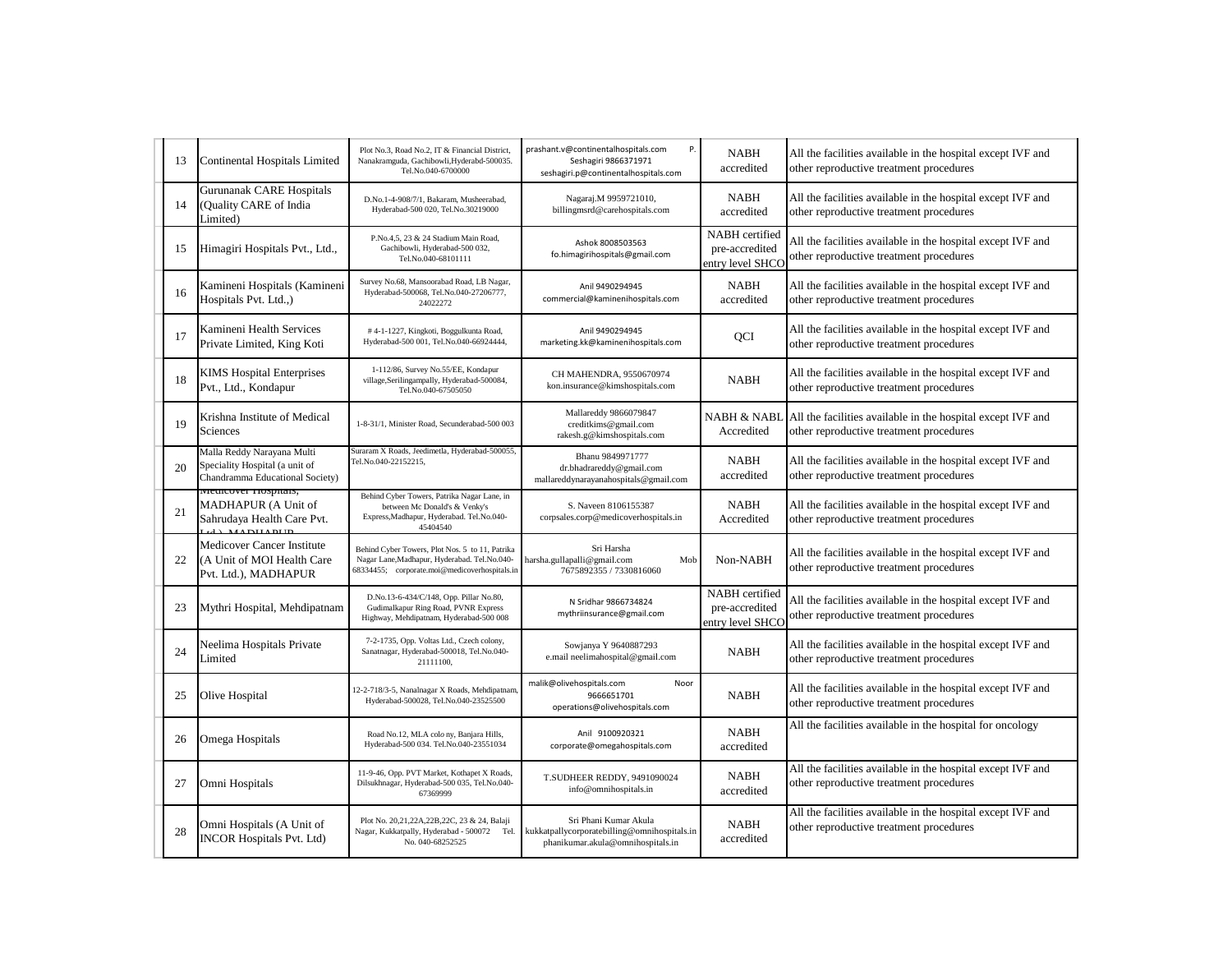| 29 | Ozone Hospitals                                                                           | Besides CMR Shopping Mall,<br>Kothapet, Dilsukhnagar, Hyderabad-<br>500 060, Tel.040-3010810                                                             | Mr. Rajesh Sharma 8309623268                                                                   | <b>NABH</b>                                                | All the facilities available in the hospital except IVF and<br>other reproductive treatment procedures |
|----|-------------------------------------------------------------------------------------------|----------------------------------------------------------------------------------------------------------------------------------------------------------|------------------------------------------------------------------------------------------------|------------------------------------------------------------|--------------------------------------------------------------------------------------------------------|
| 30 | PACE Hospitals (A Unit of<br>OMRV Hospitals Pvt. Ltd)                                     | Plot No. 23, Huda Techno Enclave, Madhapur,<br>Hyderabad - 500081. Tel. No. 040-48486868,                                                                | Mr. Anand Raman 7288883472<br>corporaterelations@pacehospitals.in                              | <b>NABH</b><br>accredited                                  | All the facilities available in the hospital except IVF and<br>other reproductive treatment procedures |
| 31 | PADMAJA Hospital                                                                          | Road No. 1, KPHB, Kukatpally, Hyderabad -<br>Tel.No. 040-49108108 Mob 7288803555                                                                         | Keerthi 9791175698<br>gauthamnaidu18@gmail.com<br>padmajahospital@yahoo.com                    | <b>NABH</b> Certified<br><b>Entry Level</b><br><b>SHCO</b> | All the facilities available in the hospital except IVF and<br>other reproductive treatment procedures |
| 32 | Poulomi Hospital                                                                          | Plot No.A02 & B-17, Rukminipuri colony,<br>Dr.A.S.Rao Nagar, ECIL Main Road,<br>Secunderabad - 500 062, Tel.No.040-27143750-54                           | Bhavani 9100176451<br>poulomihospital@gmail.com                                                | QCI                                                        | All the facilities available in the hospital except IVF and<br>other reproductive treatment procedures |
| 33 | Pragna Hospital                                                                           | 6-3-347/22/B/1, Sai Baba Temple Lane, Panjagutta<br>Hyderabad-500 082 Tel.No.040-23356070                                                                | 9948889222 Dr Suresh<br>pragnapreauth@gmail.com                                                | <b>NABH</b><br>accredited                                  | All the facilities available in the hospital for paediatric care                                       |
| 34 | Prasad Hospitals (a unit of<br>United Bio-Sciences Pvt., Ltd)                             | 44-617/12, IDA Nacharam, Hyderabad-500 076,<br>Tel.No.040-33050555,                                                                                      | Sandeep 9704682312<br>e.mail credit@prasadhosptials.in                                         | <b>NABH</b><br>accredited                                  | All the facilities available in the hospital except IVF and<br>other reproductive treatment procedures |
| 35 | Prathima Hospitals, Kachiguda<br>(A unit of Sri Sai Balaji Health Care<br>India Pvt.Ltd)  | 3/4/3, Station Road, Kachiguda, Hyderabad -<br>500027 Tel.No. 040 - 43454345 e mail:<br>gmcorporates@prathimahospitals.com                               | Raghu Mohan Rao P Mob. 9000006540 /<br>7337336644<br>E mail:<br>mktg.kcg@prathimahospitals.com | <b>NABH</b><br>accredited                                  | All the facilities available in the hospital except IVF and<br>other reproductive treatment procedures |
| 36 | Prathima Hospitals, Kukkatpally<br>(A unit of Mamatha Medicare<br>Pvt.Ltd)                | 26 & 27, Opp Arjun Theatre, K.P.H.B. Main Road<br>Kukatpally, Hyderabad - 500072 Tel.No. 040 -<br>43454345 E mail:<br>gmcorporates@prathimahospitals.com | Raghu Mohan Rao P Mob. 9000006540 /<br>7337336644<br>E mail:<br>mktg.kcg@prathimahospitals.com | NABH<br>accredited                                         | All the facilities available in the hospital except IVF and<br>other reproductive treatment procedures |
| 37 | Premier Hospital                                                                          | 12-2-710, Gudimalkapur Road, , Nanalnagar,<br>Mehdipatnam, Hyderabad-500 028, Tel.No.040-<br>23515100,                                                   | Ameen 7702001160<br>e.mail premierhospitals92@gmail.com                                        | <b>NABH</b><br>Accredited                                  | All the facilities available in the hospital except IVF and<br>other reproductive treatment procedures |
| 38 | Remedy Hospitals (a unit of<br>Albha Health Care Pvt., Ltd.,)                             | Road No.4, KPHB Colony, Kukatpally, Hyderabad-<br>500 072 Tel.No.040-23158787                                                                            | Bikshapati 9912222104<br>info@remedyhospitals.in                                               | QCI                                                        | All the facilities available in the hospital except IVF and<br>other reproductive treatment procedures |
| 39 | Sai Sanjeevini Hospital                                                                   | 11-8-99/44/A(8), Narasimhapuri colony, Opp.<br>MR Shopping Mall, Kothapet, Hyderabad-50003:                                                              | Anil Kumar 80082667322<br>saisanjeevinihospitals@gmail.com                                     | <b>NABH</b><br>accredited                                  | All the facilities available in the hospital except IVF and<br>other reproductive treatment procedures |
| 40 | Sai Vani Super Speciality<br>Hospitals (A unit of Vishwa<br>Health Institute Pvt., Ltd.,) | Ramakrishna Math Road, Opp. Indira Park,<br>Domalguda, Hyderabad-500029, T3l.No.040-<br>27634462-63                                                      | Dr. Nazeer 8801260817<br>vishwahealthinstitute@gmail.com                                       | <b>NABH</b><br>Accredited                                  | All the facilities available in the hospital except IVF and<br>other reproductive treatment procedures |
| 41 | Sathya Kidney Centre and<br>Superspeciality Hospital                                      | 3-6-426, Street No.4, Himayatnagar, Hyderabad-<br>500 029, Tel.No.040-27650935<br>skchospital@gmail.com                                                  | Nagaraja Rao, 7032649108<br>sathyakidney@rediffmail.com                                        | <b>NABH</b><br>accredited                                  | All the facilities available in the hospital except IVF and<br>other reproductive treatment procedures |
| 42 | Srikara Hospitals,<br>Secunderabad                                                        | 10-3-188, Opp.Secunderabad Railway reservation<br>complex, Secunderabad-500 025,                                                                         | Imran 9030071786<br>srikarahospitals@gmail.com                                                 | <b>NABH</b><br>accredited                                  | All the facilities available in the hospital except IVF and<br>other reproductive treatment procedures |
| 43 | Srikara Hospitals, Miyapur                                                                | Plot No.222 & 223, Mythrinagar Phase-II,<br>Madinaguda, Miyapur, Hyderabad-500 049,<br>Tel.No.040-47470000                                               | Imran 9030071786<br>srikara.miyapur@gmail.com                                                  | <b>NABH</b>                                                | All the facilities available in the hospital except IVF and<br>other reproductive treatment procedures |
| 44 | Srikara Hospitals, L.B.<br>Nagar(A Unit of SNR Galaxy<br>Hospitals Pvt. Ltd)              | Plot No. 50, LB Nagar Ring Road, Hyderabad -<br>500074 Tel.No.040-66000108 Mob 7989147870                                                                | Imran 9030071786<br>srikara.Ibnagar@gmail.com<br>corporates@srikarahospitals.com               | <b>NABH</b><br>Pre<br>Accreditation<br>(Entry Level)       | All the facilities available in the hospital except IVF and<br>other reproductive treatment procedures |
| 45 | Sri Sri Holistic Hospitals (a<br>unit of Sree Ramachandra<br>Health Services Pvt., Ltd.,) | 1-2-49/138, Nizampet Road, Hydernagar,<br>Kukatpally, Hyderabad-500 072. Tel.No.040-<br>44108108,                                                        | 9515999402 V Mahesh<br>marketingsshh@gmail.com                                                 | NABH certified<br>pre-accredited<br>entry level SHCO       | All the facilities available in the hospital except IVF and<br>other reproductive treatment procedures |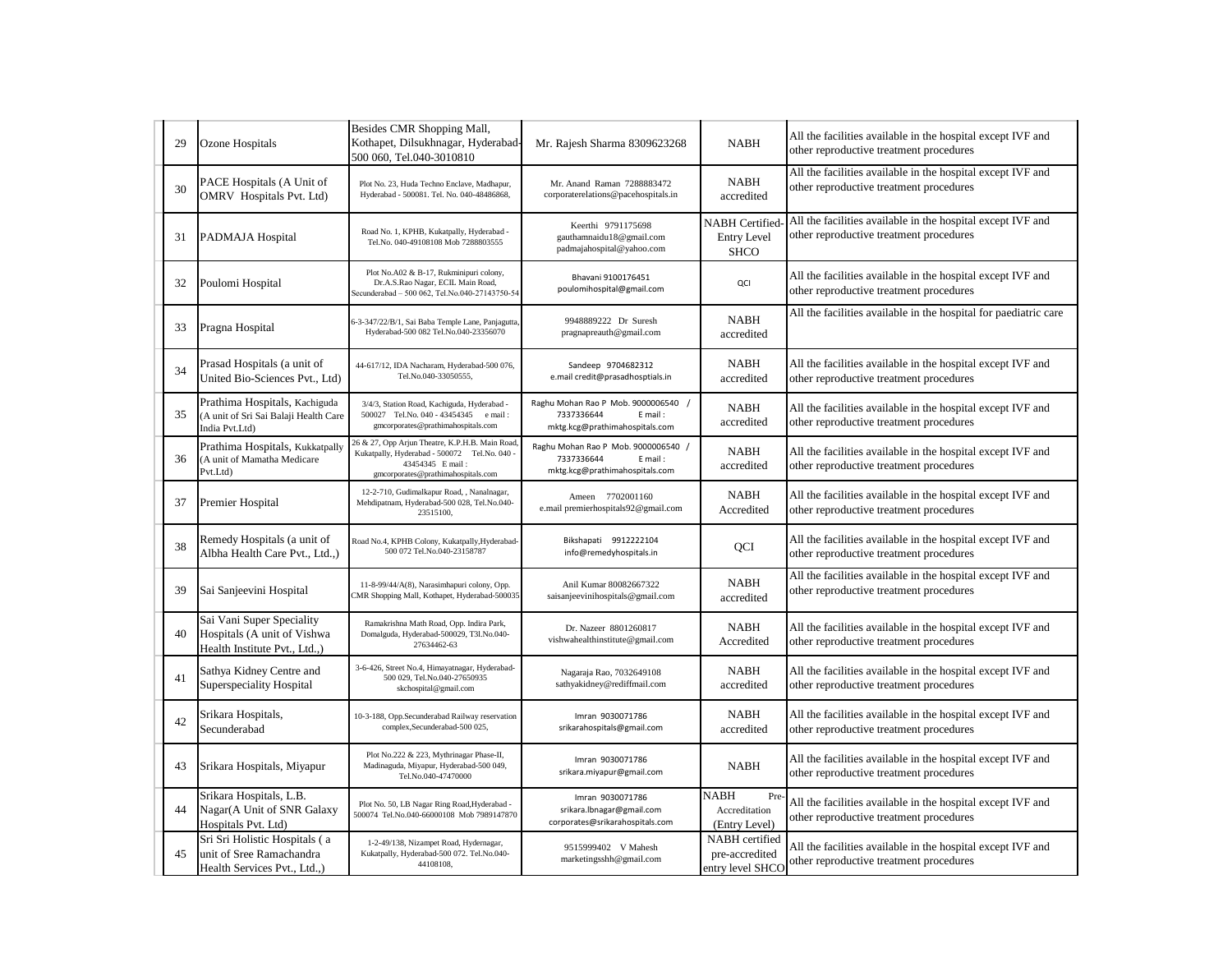| 46             | Sunshine Hospitals (a unit of<br>Sarvejana Health Care Pvt.,<br>$Ltd.$ )      | -7-201 to 205, PG Road, Paradise circle, Opp.Parsi<br>Dharmasala, Secunderabad-500 003. Tel.No.040-<br>44550000, 43444546                               | Muralidhar Kumar 9866105704<br>info@sunshinehospitals.com                                 | <b>NABH</b><br>accredited                            | All the facilities available in the hospital except IVF and<br>other reproductive treatment procedures |
|----------------|-------------------------------------------------------------------------------|---------------------------------------------------------------------------------------------------------------------------------------------------------|-------------------------------------------------------------------------------------------|------------------------------------------------------|--------------------------------------------------------------------------------------------------------|
| 47             | The Deccan Hospital (a unit of<br>Park Health System Pvt., Ltd.,)             | # 6-3-903/A&B, Somajiguda, Hyderabad-500082,<br>Tel.No.040-23410640                                                                                     | Sai 9989732554<br>hr@deccanhospital.com                                                   | <b>NABH</b><br>accredited                            | All the facilities available in the hospital except IVF and<br>other reproductive treatment procedures |
| 48             | Tx Hospitals, Kachiguda                                                       | 3-2-848/1, Station Road, Kachiguda, Hyderabad<br>Tel No040-48108108, Mob No.<br>500027<br>8019666725 admin@txhospitals.in                               | Sri Gasper David contact@txhospitals.in                                                   | <b>Entry Level</b><br><b>NABH</b>                    | All the facilities available in the hospital except IVF and<br>other reproductive treatment procedures |
| 49             | Usha Mullapudi Cardiac<br>Centre                                              | Gajularamram, Gutubullapur mandal, Jeedimetla,<br>Hyderabad-500055, Tel.No.040-23090609,<br>23090610                                                    | Sunil kumar 994858238<br>umccnet@hotmail.com                                              | <b>NABH</b><br>Accredited                            | All the facilities available in the hospital except IVF and<br>other reproductive treatment procedures |
| 50             | Vinn Hospital (a unit of Vinn<br>Health Care Pvt. Ltd.,)                      | #7-1-21, Railway station Road, Uma Nagar,<br>Begumpet, Hyderabad-500016, Tel.No.040-<br>45108100,                                                       | Rajesh 7396089090<br>rajesh.vairagare@vinnhospital.com;                                   | NABH certified<br>pre-accredited<br>entry level SHCO | All the facilities available in the hospital except IVF and<br>other reproductive treatment procedures |
| 51             | Virinchi Hospitals (a unit of<br>Virinchi Healthcare Pvt., Ltd.,              | 6-3-3,6-3-2, 6-3-3/1, Road No.1 Banjara Hills,<br>Hyderabad-500 034, Tel.No.040-4699999,                                                                | Desai Harinath 9666101812<br>creditbilling@virinchi.org<br>contactus@viranchihospital.com | <b>NABH</b><br>accredited                            | All the facilities available in the hospital except IVF and<br>other reproductive treatment procedures |
|                |                                                                               |                                                                                                                                                         | DIAGNOSTIC CENTRES UNDER CGHS, HYDERABAD                                                  |                                                      |                                                                                                        |
|                | Likhitha's Diagnostics (a unit<br>of Pragnyasree Healthcare Pvt.,<br>$Ltd.$ ) | H.No: 13-3-12A, Pochamma Temple Lane,<br>Opposite Lakshmi Children Hospital,<br>Chaitanyapuri, Dilsukhnagar, Hyderabad -<br>500060, Tel.no.040-48214699 | likhithadsnrop@gmail.com<br>Sridhar Reddy 8885548301                                      | NABL accredited                                      | All facilities available in the diagonstic centre                                                      |
| $\overline{2}$ | Ltd.,                                                                         | Lucid Medical Diagnostics Pvt. Plot No.203,203A, Vasavi Nagar,<br>Kharkhana, Secunderabad,<br>Tel.No.040-44114444. e.mail                               |                                                                                           | 8885286650 NABL accredited                           | All facilities available in the diagonstic centre                                                      |
| 3              | Satya Diagnostic Centre                                                       | 3-6-142, Satya Towers, Himayatnagar Main Road<br>Hyderabad-500 029, Tel.No.040-66560666                                                                 | sathyadiagnostic@rediffmail.com<br>7306941009 Ramya sri                                   | NABL accredited                                      | All facilities available in the diagonstic centre                                                      |
| $\Delta$       | Secunderabad Diagnostic and<br><b>Research Centre</b>                         | 1-1-58/7/3, Srinadh Commercial complex, SD<br>Road, Secunderabad-500 003. Tel.No.040-<br>40200097                                                       | Darshan 9849025601<br>info@sdrc.in                                                        | NABL accredited                                      | All facilities available in the diagonstic centre                                                      |
| 5              | <b>Tesla Diagnostics</b>                                                      | Sri Venkateswara Swamy Lane, Behind BATA<br>showroom, Chandanagar, Hyderabad-500 050.<br>Tel.No.040-23030793.                                           | Shailaja 9000799249<br>tesla_cd@yahoo.co.in                                               |                                                      | NABLaccredited All facilities available in the diagonstic centre                                       |
| 6              | Vijaya Diagnostic Centre Pvt.,<br>Ltd.,                                       | #16 & 17, Street # 19, Himayathanagar, Hyderabad-<br>500 029, Tel.No.040-23420422                                                                       | chandrareddy@vijayadiagnostic.in<br>Chandra Reddy 8008102271                              | <b>NABL</b> accredited                               | All facilities available in the diagonstic centre                                                      |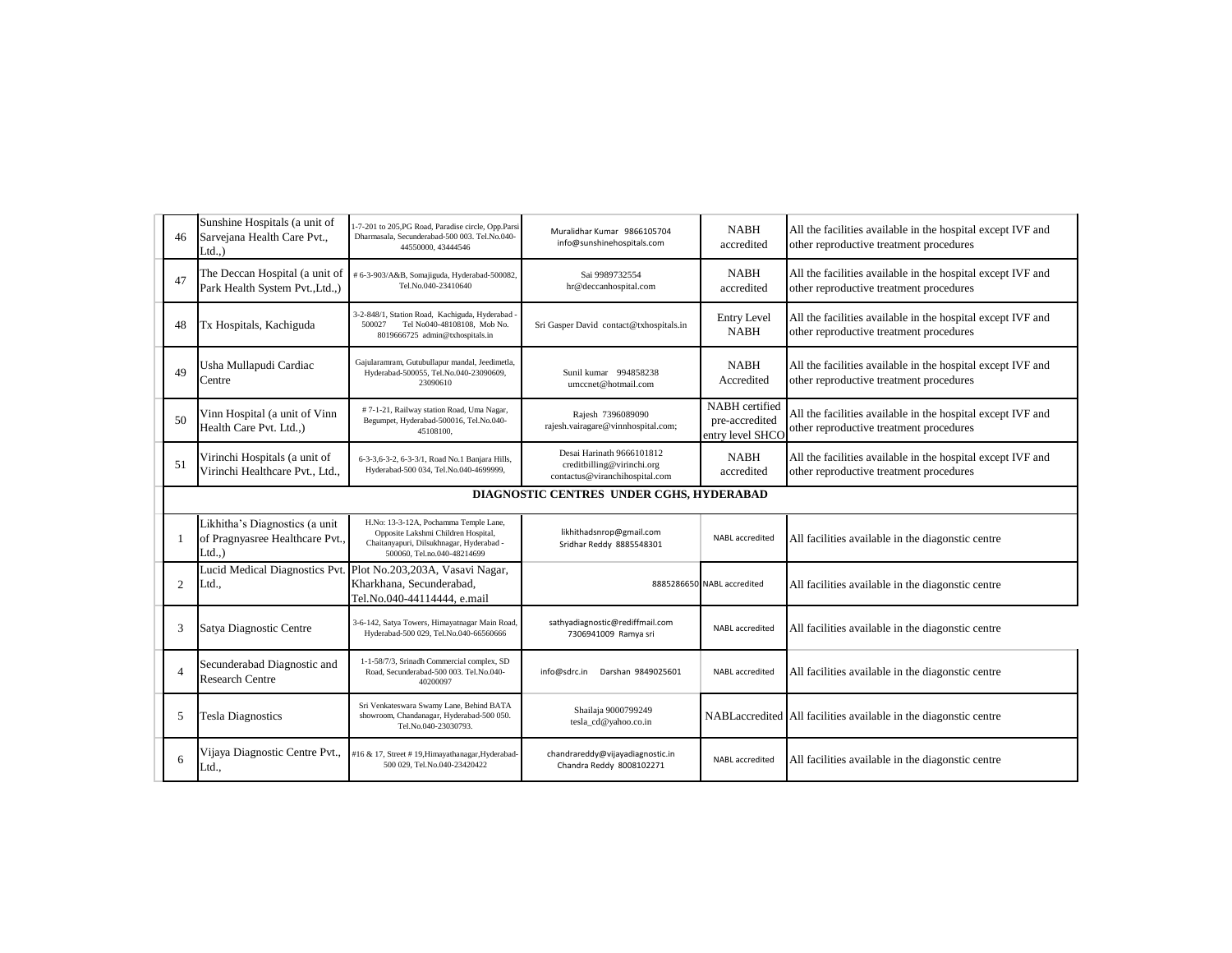|                | <b>EXCLUSIVE EYE CARE HOSPITALS UNDER CGHS HYDERABAD</b>                                        |                                                                                                                                                           |                                                                                 |                                                      |                                                           |  |
|----------------|-------------------------------------------------------------------------------------------------|-----------------------------------------------------------------------------------------------------------------------------------------------------------|---------------------------------------------------------------------------------|------------------------------------------------------|-----------------------------------------------------------|--|
|                | Anand Eye Institute                                                                             | opp. Indian Petrol Pump, Habsiguda, Hyderabad-<br>500 007. Tel.No.040-040-27151999                                                                        | aei@anandinstitute.org<br>Venkat Reddy 9989986060                               | <b>NABH</b><br>accredited Eye<br>Care organisation   | All the facilities available in the hospital for Eye care |  |
| 2              | Aravind Eye Hospital                                                                            | 12-2-284/A/1, Santoshnagar colony, Mehdipatnan<br>Hyderabad-500 028, Tel.No.040-23513743                                                                  | aeh.hyd@gmail.com<br>Shaam<br>9390069495                                        | NABH certified<br>pre-accredited<br>entry level SHCO | All the facilities available in the hospital for Eye care |  |
| 3              | Centre for Sight (a unit of<br>New Delhi Centre for Sight<br>Pvt., Ltd.,), Banjara Hills        | Banjara Hills, Road No.2, Ashoka Capital Building,<br>Hyderabad-34, Tel.No.40042115                                                                       | infohyderabad@centreforsight.net<br>Manmeet 9010974093                          | <b>NABH</b><br>accredited Eye<br>Care organisation   | All the facilities available in the hospital for Eye care |  |
| 4              | Centre for Sight (a unit of<br>New Delhi Centre for Sight<br>Pvt., Ltd.,) Kukkatpally           | Survey No.126, Plot No.10, Besides MORE Mega<br>Stores, Nizampet X Roads, Kukatpally, Hyderabad<br>500072, Tel.No.040-40113016                            | infohyderabad2@centreforsight.net<br>Abu<br>Ansari 9849455744                   | QCI                                                  | All the facilities available in the hospital for Eye care |  |
| 5              | Dr.Agarwal's Eye<br>Hospital(Represented by<br>Dr.Agarwal's Health Care Ltd)                    | Plot No.6-3-712/80 & 81, Datla Pride, Panjagutta<br>colony, Panjagutta, Hyderabad - 500<br>082Tel.No.040-23400081                                         | panjagutta@dragarwal.com<br>Renuka 7702355562                                   | QCI                                                  | All the facilities available in the hospital for Eye care |  |
| 6              | Drishti Eye Care Centre                                                                         | Plot #114A, Lane Opp SBI,<br>Srinagar colony, Hyderabad-500<br>082, Tel.No.040-23742158                                                                   | drishti hyd73@rediffmail.com<br><b>Narsaiah</b><br>9951480555                   | QCI                                                  | All the facilities available in the hospital for Eye care |  |
| $\overline{7}$ | <b>High Sight Super Speciality</b><br>Eye Hospital (a unit of Aarni<br>Eye Hospitals Pvt.Ltd.,) | H.No.8-2-595/3,opp. CARE convergence, Road<br>No.10, Banjara Hills, Hyderabad-500034.<br>Tel.No.23350733.                                                 | highsightcredit@gmail.com<br>Pratap 8790063668                                  | NABH certified<br>pre-accredited<br>entry level SHCO | All the facilities available in the hospital for Eye care |  |
| 8              | Maxivision Eye Hospitals Pvt.,<br>Ltd.,                                                         | # 6-3-903/A/1/1, Lane besides Yashoda Hospital<br>Somajiguda, Hyderabad-500 082, Tel.No.040-<br>44855577                                                  | 9390035948<br>Phalguna Rao<br>info@maxivisioneyehospital.com                    | ivada ceninea<br>pre-<br>accreditedentry             | All the facilities available in the hospital for Eye care |  |
| $\mathbf Q$    | Medivision Eye & Health Care<br>Centre                                                          | 10-3-304/F/1 to 4, Indira Sadan, Near NMDC,<br>Masab Tank, Humayunnagar, Hyderabad-500 028,<br>Tel.No.040-66368292                                        | counselor.mb@medivisioneyecare.com<br>Vinay 9000134604                          | <b>NABH</b><br>accredited Eve<br>Care organisation   | All the facilities available in the hospital for Eye care |  |
| 10             | Medivista Eye Care Centre (a<br>unit of Sudha Hospital)                                         | 30-1587/1, P.No.25, Old Safilguda, Chandragiri<br>colony, Krupa complex, Besides Bank of India,<br>Malkajgiri, Hyderabad-500047, Tel.No.040-<br>27223031. | Helen 8522929500<br>7794942714<br>sudhahospitals.hyd@gmail.com                  | <b>NABH</b><br>accredited Eve<br>Care organisation   | All the facilities available in the hospital for Eye care |  |
| 11             | Neoretina Eye Care Institute                                                                    | Ramachander House, 5-9-83/B, Chapel Road,<br>Nampally, Hyderabad - 500 001<br>Tel.No.040-23236666, 040-64640566<br>Tel.No.040-44885000                    | neoretina@gmail.com<br>Sameer Raj Saxena 9573157478,                            | <b>NABH</b><br>accredited Eye<br>Care organisation   | All the facilities available in the hospital for Eye care |  |
| 12             | Neo Vision Eye Care & Laser<br>Centre Pvt.Ltd.,                                                 | H.No.7-102/7, First Floor Sandhya Enclave, Main<br>Road, Habsiguda, Habsiguda, Hyderabad-500007.<br>Tel.No.040-40122177                                   | neovision61@gmail.com<br>Tara 7013606419, 7306506060                            | <b>NABH</b><br>accredited Eve<br>Care organisation   | All the facilities available in the hospital for Eye care |  |
| 13             | Nethra Eye Institute (A unit of<br>Sowrya Hospitals)                                            | # 8-3-215, Opp.ICICI Bank (SR Nagar), Srinivasa<br>Nagar colony West, Ameerpet, Hyderabad-500<br>038, Tel.No.040-66312345,                                | Subrahmanyam 9989570052, 9100442555<br>nethrahyd@yahoo.co.in drgramu@gmail.com  | <b>NADH</b> certified<br>pre-<br>accreditedentry     | All the facilities available in the hospital for Eye care |  |
| 14             | Pushpagiri Eye Institute(A division<br>of PushpagiriVitreo Institute)                           | Plot No, 241, Uma Plaza, West Marredpally,<br>Secunderabad-500 025                                                                                        | Rajesh 8688820131, Suresh 88820132<br>billing.pvri@pvri.org ; helmsley@pvri.org | <b>NABH</b><br>accredited Eye<br>Care organisation   | All the facilities available in the hospital for Eye care |  |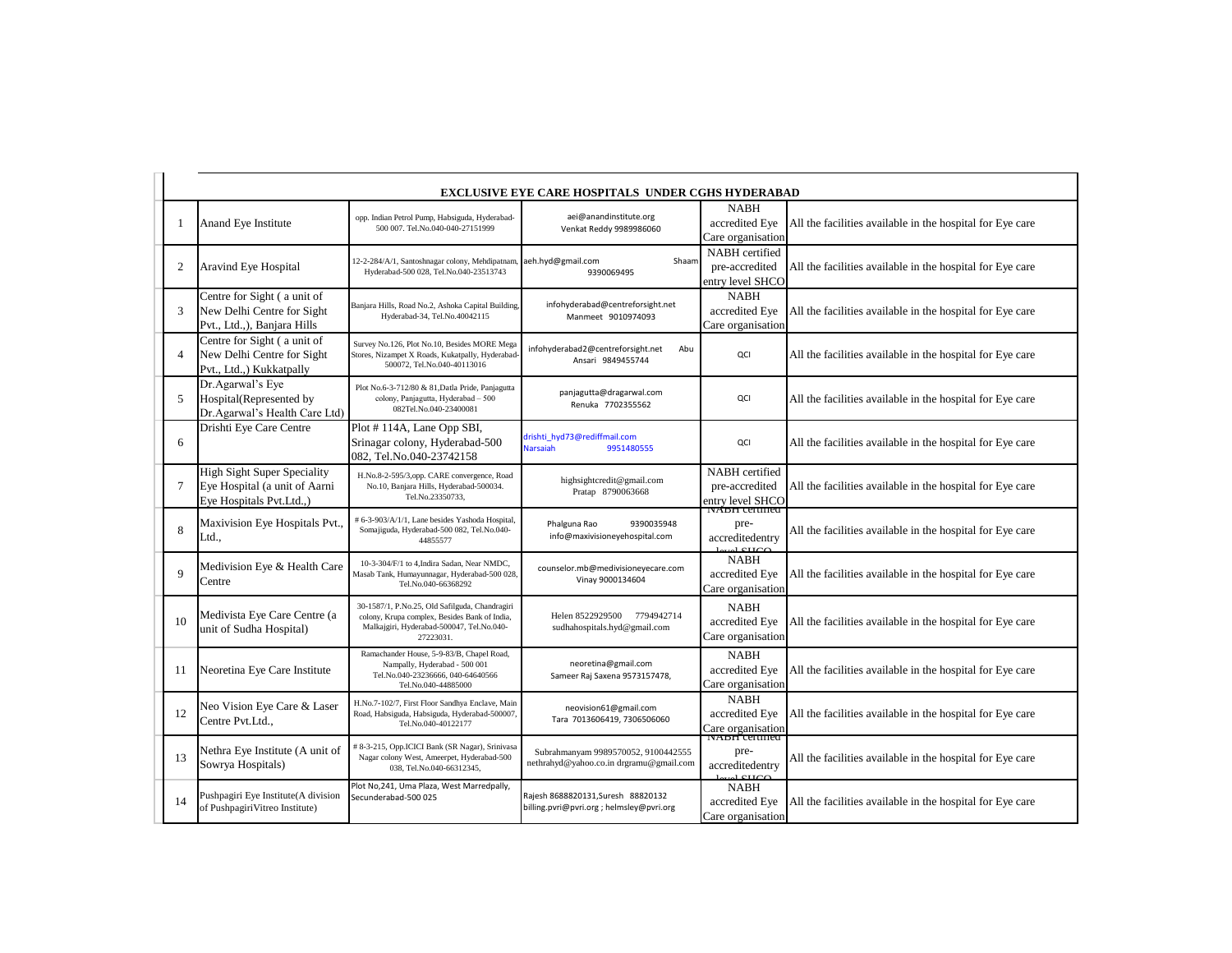| 15 | Sai Jyothi Eye Institute                                      | Plot No.185, Road No.1, West Marredpally,<br>Secunderabad-500 026.Tel.No.040-27719170                                      | saijyothieyehospital@gmail.com<br>Maheshwar Reddy 9885535111              | NABH certified<br>pre-accredited<br>entry level SHCO | All the facilities available in the hospital for Eye care    |
|----|---------------------------------------------------------------|----------------------------------------------------------------------------------------------------------------------------|---------------------------------------------------------------------------|------------------------------------------------------|--------------------------------------------------------------|
| 16 | <b>Smart Vision Eye Specialities</b><br>Pnt., Ltd.            | Plot No.143, H.No.8-3-1052/A, besides Ratnadeep<br>Super Market, Srinagar colony, Hyderabad-500073<br>Tel.No.040-48563344. | Edla Sudhakar 9177595029, 9885853344<br>smartvisioneyecorporate@gmail.com | NABH certified<br>pre-accredited<br>entry level SHCO | All the facilities available in the hospital for Eye care    |
| 17 | Solis Eye Care Hospitals Pvt.,<br>Ltd.,                       | Plot No.13, SVK Towers, Kushaiguda Main Road,<br>ECIL X Roads, Hyderabad-500 062, Tel.No.040-<br>40028855.                 | V Mahesh 9515999402<br>info@soliseyecare.com                              | <b>NABH</b><br>accredited Eye<br>Care organisation   | All the facilities available in the hospital for Eye care    |
| 18 | Sree Nethralaya Eye Hospitals and<br>laser centre             | 11-9-1. Vimal complex, Opp. Kothapet Bus stop,<br>Dilsukhnagar, Hyderabad-500 035,<br>Tel<br>$040 - 40045670$              | sreenetralaya123@gmail.com<br>Krishnam Raju 8328271853                    | NABH certified<br>pre-accredited<br>entry level SHCO | All the facilities available in the hospital for Eye care    |
| 19 | Sri Mahalakshmi Eye Hospital                                  | Plot No.3 Vanasthali Hills colony, Vanasthalipuram<br>Post, Hyderabad -500070, Tel.No.40-24025551                          | smeh.9849@gmail.com<br>Srinivasulu 9491291449, 9676384067                 | NABH certified<br>pre-accredited<br>entry level SHCO | All the facilities available in the hospital for Eye care    |
| 20 | Sri Shankara Nethralaya                                       | 1-116/1, Opp. Rao's High School & KFC, Mumbai<br>NH. Main Road, Miyapur, Hyderabad-500049,<br>Tel.No.040-40123839.         | Dr Srinivas 9866121417<br>drsrinu@yahoo.com                               | NABH certified<br>pre-accredited<br>entry level SHCO | All the facilities available in the hospital for Eye care    |
| 21 | Swarup Eye Centre (a unit of<br>Swarup Hospitals Pvt., Ltd.,) | #145, Dwarakapuri colony, Panjagutta. Hyderabad-<br>500 082, Tel.No.040-23354558                                           | Dr. Rishi Swarup<br>9248023188<br>aleems@swarupeye.org                    | QCI                                                  | All the facilities available in the hospital for Eye care    |
| 22 | Swarup Eye Care, Abids                                        | 5-9-163, Near Stanley college, Chapel Road, Abids,<br>Hyderabad-500 001, Tel.No.040-66783188                               | info@swarupeye.org<br>Shalini 9160899949                                  | QCI                                                  | All the facilities available in the hospital for Eye care    |
| 23 | Win Vision Eye Hospitals Pvt.,<br>Ltd                         | 6-3-868/2, Greenlands, Begumpet.<br>Hyderabad-500 016, Tel.No.040-<br>23408888                                             | 9100004444                                                                | <b>NABH</b><br>accredited Eye<br>Care organisation   | All the facilities available in the hospital for Eye care    |
|    |                                                               |                                                                                                                            |                                                                           |                                                      |                                                              |
|    | Dr.Anu's Dental Care                                          | Besides Unlimited, RTC X roads, Chikadapally,<br>Hyderabad-500 020, Tel.No.040-27679199,                                   | Dr. Anusha Rani 7569999199<br>anudentalcare@gmail.com                     | <b>NABH</b><br>accredited                            | All the facilities available in the hosptial for dental care |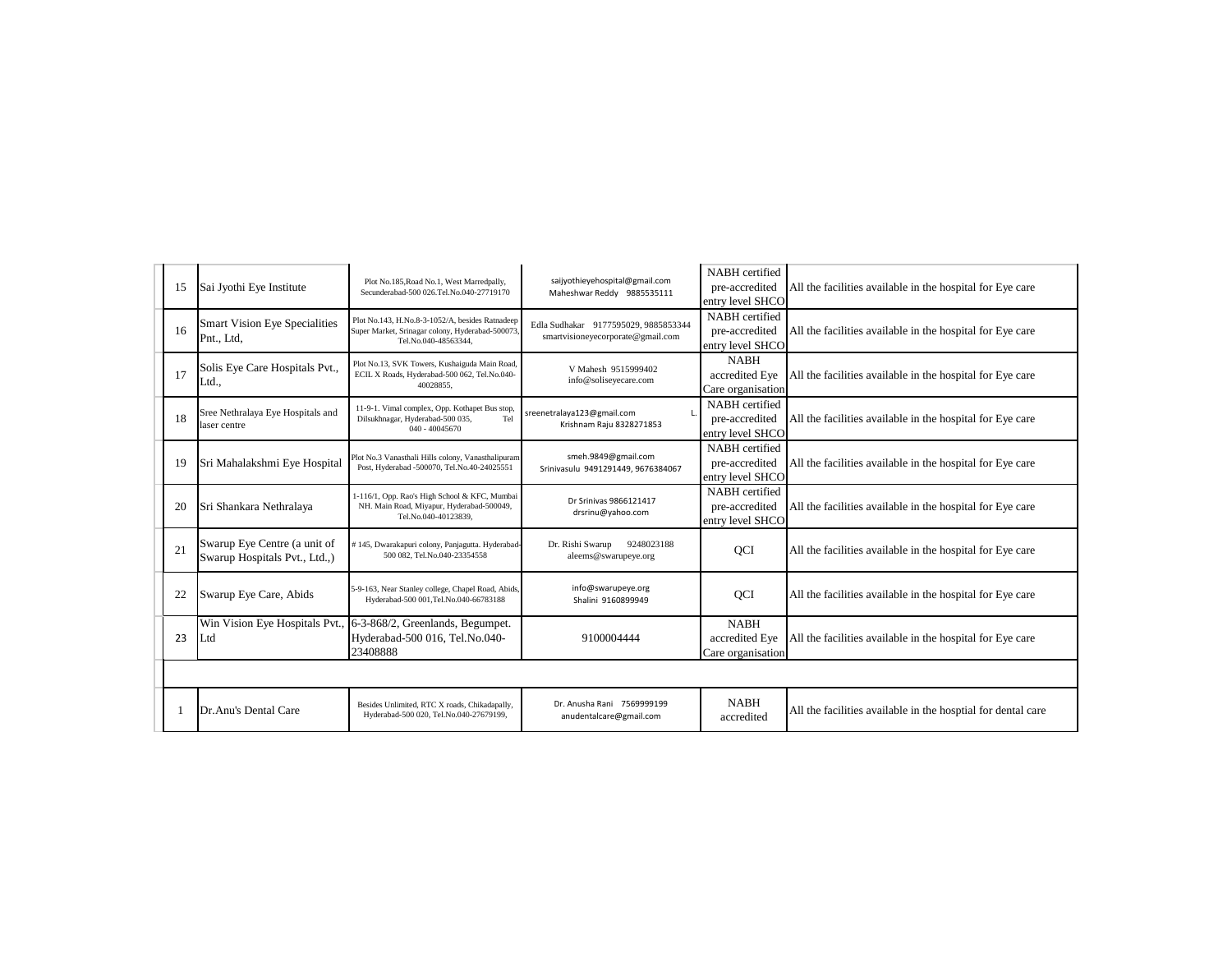|                 | CGHS EMPANELLED HCO'S UNDER CGHS HYDERABAD (OUTSIDE HYDERABAD, A.P. REGION)                                              |                                                                                                                      |                                                                                              |                             |                                                                                                        |  |  |
|-----------------|--------------------------------------------------------------------------------------------------------------------------|----------------------------------------------------------------------------------------------------------------------|----------------------------------------------------------------------------------------------|-----------------------------|--------------------------------------------------------------------------------------------------------|--|--|
|                 |                                                                                                                          |                                                                                                                      | CGHS EMPANELLED HCOs AT - VISAKHAPATNAM CITY - UNDER CGHS HYDERABAD                          |                             |                                                                                                        |  |  |
| $\overline{1}$  | <b>CARE Hospitals (Visakha</b><br>Hospitals and Diagnostics Ltd)                                                         | 10-50-11/5, Waltair Main Road, Ramnagar,<br>Visakhapatnam-530 002 Tel.No.0891-6165656                                | leads.vizag@carehospitals.com<br>Subrahmanyam 9030065577                                     | NABH & NABL<br>Accredited   | All the facilities available in the hospital except IVF and<br>other reproductive treatment procedures |  |  |
| 2               | Gayatri Vidya Parishad<br>Institute of Health Care and<br><b>Medical Technology</b>                                      | 6-25, Maridi valley, Marikavalasa, Madhurawada,<br>Visakhapatnam-530048, Tel.No.0891-2793741,                        | Dr. Rama Murthy 9849113035<br>gyphospital@gmail.com                                          | Non-NABH                    | All the facilities available in the hospital except IVF and<br>other reproductive treatment procedures |  |  |
| 3               | <b>HCG Pinnacle Cancer Centre</b><br>(A Unit of HealthCare Global<br>Enterprises Ltd)                                    | Plot No.10,11 & 12, APIIC Health city,<br>Chinagadili, Arilova, Visakhapatnam-530040,<br>Tel.No.0891-6682739         | Ashok Patnaik 9959941444<br>marketingmanager.vizag@hcgel.com                                 | Non-NABH                    | All the facilities available in the hospital except IVF and<br>other reproductive treatment procedures |  |  |
| $\Delta$        | Indus Hospitals (a unit of Vasugan<br>Medical Specialities Pvt., Ltd.,)                                                  | D.No.18-1-6, KGH Down Road, Maharanipeta,<br>Visakhapatnam-530 002, Tel.No.0891-2508881<br>9848724365                | vasugan@hotmail.com; indus.tpa@gmail.com<br>9959686686<br>Sudhir Kumar                       | <b>NABH</b><br>Accreditated | All the facilities available in the hospital except IVF and<br>other reproductive treatment procedures |  |  |
| 5               | KIMS ICON Hospitals (a unit of<br>Icon Krishi Institute of Medical<br>Sciences (P) Ltd)                                  | 32-11-02, Sheela Nagar, BHPV Post,<br>Visakhapatnam-530 012 Tel.No.0891-7100100                                      | M.J.G. Raju 8886555126<br>quality@kimsiconhospital.com                                       | QCI                         | All the facilities available in the hospital except IVF and<br>other reproductive treatment procedures |  |  |
| 6               | Mahatma Gandhi Cancer &<br>Research Institute (a unit of Vizag<br>Hospital & Cancer Research Centre<br>Private I imited) | Plot No.1 Sector 7, MVP colony, Visakhapatnam-<br>530 017, Tel.No.0891-2878787                                       | info@mgcancerhospital.com<br>M Ramu 9492823380                                               | <b>NABH</b><br>Accreditated | All the facilities available in the hospital except IVF and<br>other reproductive treatment procedures |  |  |
| $7\phantom{.0}$ | MEDICOVER Hospitals Unit-1 (a<br>unit of Sahrudaya Health Care<br>Pvt. Ltd.,)                                            | 18-1-3, KGH Down, Maharanipeta, Jagadamba<br>Junction, Visakhapatnam-530 002 Tel.No.0891-<br>3944000                 | K V Ram Prasad<br>9182396505<br>corporaterelations.vizag@medicoverhospitals.i<br>$\mathbf n$ | <b>OCI</b>                  | All the facilities available in the hospital except IVF and<br>other reproductive treatment procedures |  |  |
| 8               | MEDICOVER Hospitals Unit-2 (a<br>unit of Sahrudaya Health Care<br>Pvt. Ltd.,)                                            | 15-2-9, Gokhale Road, Maharanipeta,<br>Visakhapatnam-530 002 Tel.No.0891-3044545                                     | K V Ram Prasad 9182396505<br>corporaterelations.vizag@medicoverhospitals.i<br>$\mathbf n$    | Non-NABH                    | All the facilities available in the hospital except IVF and<br>other reproductive treatment procedures |  |  |
| $\overline{9}$  | MEDICOVER Hospitals,<br>Venkojipalem (a unit of<br>Sahrudaya Health Care Pvt. Ltd.,)                                     | D.No.1-1-83, Venkojipalem,<br>Visakhapatnam-530 017,<br>Tel.No.0891-27126626                                         | 9133444523 K.M.Panduranga                                                                    | Non-NABH                    | All the facilities available in the hospital except IVF and<br>other reproductive treatment procedures |  |  |
| 10              | MEDICOVER Hospitals, Health<br>City, Arilova (a unit of Sahrudaya<br>Health Care Pvt. Ltd.,)                             | Survey No.27, Plot No.5, Chinagadli, Arilova,<br>Visakhapatnam- 530040, Tel.No.0891-6646058                          | Srinivas 9700175677<br>abchospitals@hotmail.com                                              | Non-NABH                    | All the facilities available in the hospital except IVF and<br>other reproductive treatment procedures |  |  |
| 11              | OMEGA HOSPITALS(A Unit of<br>4, Health City, Arilova,<br>Visakhapatnam                                                   | Vizag Speciality Hospitals), Plot No. Plot No. 4, Health City, Arilova, Visakhapatnam<br>530040 Tel No 0891-6768888, | Dinesh 9160900057<br>corporate@omegavizag.com                                                | Non-NABH                    | All facilities available in the hospital for ONCOLOGY<br>treatment procedures                          |  |  |
| 12              | Pinnacle Hospitals Pvt. Ltd.,                                                                                            | Plot No.10,11 & 12, APIIC Health city,<br>Chinagadili, Arilova, Visakhapatnam-530040,<br>Tel.No.0891 - 6769999       | info@pinnaclehospitals.com<br>Pallavi S 8978881665                                           | Non-NABH                    | All the facilities available in the hospital except IVF and<br>other reproductive treatment procedures |  |  |
| 13              | Q1 Hospitals (a unit of Q1<br>Bone & Joint Hospital)                                                                     | Plot No.13A, 13B, Health City, Visakhapatnam-<br>530 040. Tel.No.0891-6666013                                        | Priya 9515883149 / 9652961144<br>info@q1hospitals.com                                        | Non-NABH                    | All the facilities available in the hospital except IVF and<br>other reproductive treatment procedures |  |  |
| 14              | Queen's NRI Hospital (a unit of M/s<br>Chalasani Hospitals Pvt., Ltd.,)                                                  | 50-53-14, Gurudwara Lane,<br>Seethamadhara Visakhapatnam-530<br>013 Tel.No.0891-2827777                              |                                                                                              | <b>NABH</b><br>Accreditated | All the facilities available in the hospital except IVF and<br>other reproductive treatment procedures |  |  |
| 15              | Seven Hills Hospital (a unit of<br>Seven Hills Healthcare Pvt.,<br>$Ltd.$ )                                              | 11-4-4/A, Rockdale Layout, Visakhapatnam-<br>530002, Tel.No.0891-6677777                                             | Raghuram 8074657599<br>info@sevenhillshospital.com                                           | NABH<br>Accreditated        | All the facilities available in the hospital except IVF and<br>other reproductive treatment procedures |  |  |
| 16              | Visakha Institute of Medical<br>Sciences(VIMS)                                                                           | Hanumanthawaka Junction, Visakhapatnam-<br>530040. Tel.No.0891-2728467                                               | Dr. K. Satya Vara Prasad 9246697836,<br>8978680789<br>directorvimsvsp@gmail.com              | Non-NABH                    | All the facilities available in the hospital except IVF and<br>other reproductive treatment procedures |  |  |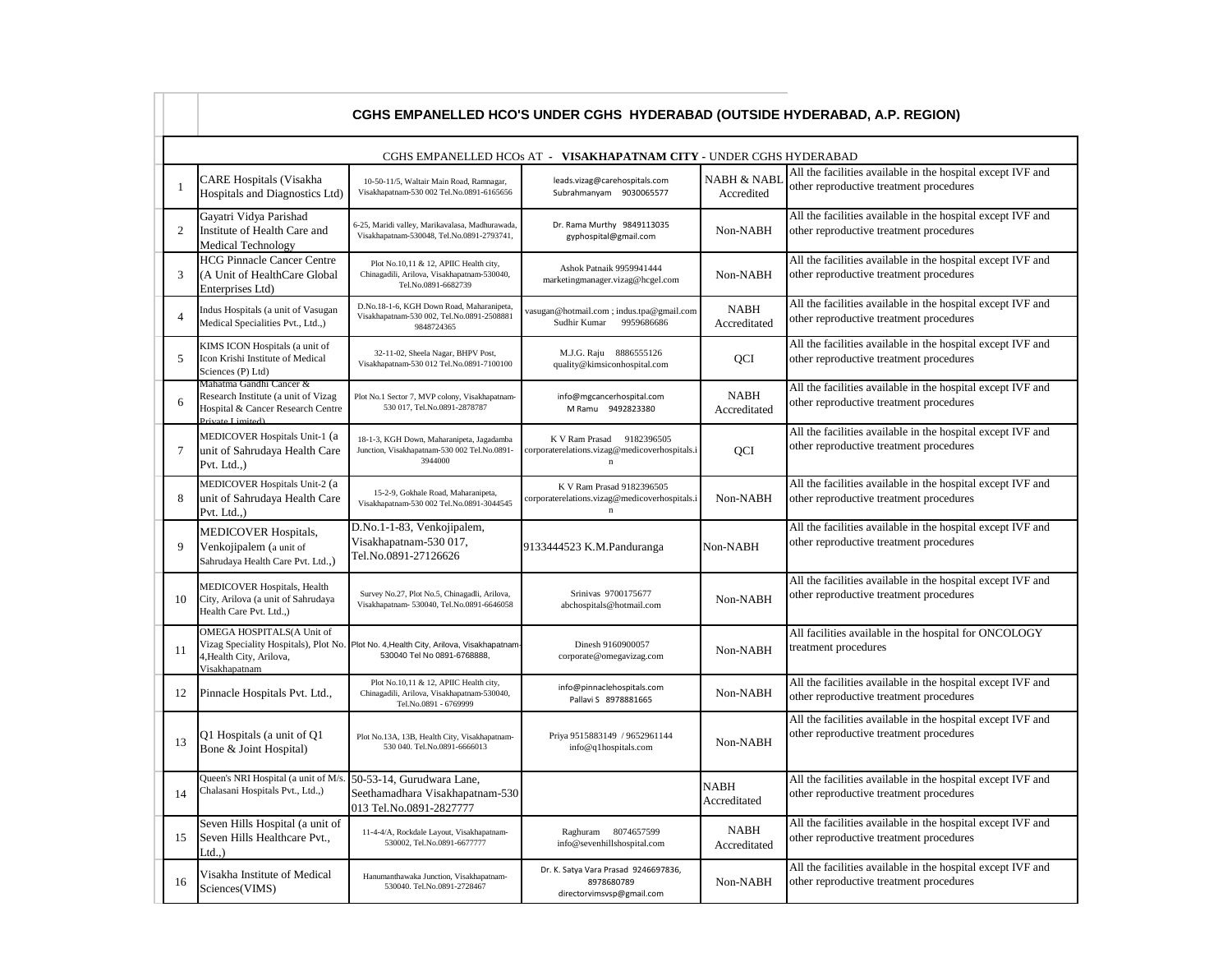|                | VISAKHAPATNAM CITY - EXCLUSIVE EYE CARE HOSPITALS                              |                                                                                                                                                    |                                                                |                        |                                                              |  |  |  |
|----------------|--------------------------------------------------------------------------------|----------------------------------------------------------------------------------------------------------------------------------------------------|----------------------------------------------------------------|------------------------|--------------------------------------------------------------|--|--|--|
|                | Dr.Agarwal's Eye Hospital                                                      | D.No.12-1-16, Nagar Chambers, Plot No.49,<br>Sl.No.1051, Prakasaraopet, Waltair Main Road,<br>Visakhapatnam-530 002. Tel.No.0891-2755514           | vizag@dragarwal.com<br>Srinivas 9701117175                     | Non-NABH               | All the facilities available in the hospital for eye care    |  |  |  |
| $\overline{c}$ | Maxivision Eye Hospitals Pvt.,<br>Ltd.,                                        | 47-10-12, Pavan Paradise, Dwaraknagar,<br>Visakhapatnam-530016, Tel.No.0891-<br>2550550/2550553                                                    | maxivisionvizag@gmail.com<br>Shravana Sandhya 9390035970       | Non-NABH               | All the facilities available in the hospital for eye care    |  |  |  |
| 3              | Raghavendra Hospital                                                           | 49-54-10/2A, Balayya Sastry Layout, Near Port<br>Stadium, Visakhapatnam-530 013, Tel.No.<br>9247984520                                             | raghavendrahospital13@gmail.com<br>Murali 9494772275           | Non-NABH               | All the facilities available in the hospital for eye care    |  |  |  |
|                | Sankar Foundation Eye<br>Institute                                             | D.No.19-50, Sai Madhava Nagar, Naidu Thota,<br>Visakhapatnam-530047, Tel.No.0891-2891100,<br>2891111                                               | admin@sankarfoundation.org<br>Venugopal 9949588528             | Non-NABH               | All the facilities available in the hospital for eye care    |  |  |  |
| 5              | Visakha Eye Hospital<br>(Managed by Visakha Netra<br>Jyothi Private Limited)   | 8-1-64, Peda Waltair, Visakhapatnam-530017,<br>Tel.No.0891-3042525                                                                                 | managingdirector.veh@gmail.com<br>Dr.C V Gopal Raju 9885116262 | Non-NABH               | All the facilities available in the hospital for eye care    |  |  |  |
|                |                                                                                |                                                                                                                                                    | VISAKHAPATNAM CITY - DIAGNOSTIC CENTRES                        |                        |                                                              |  |  |  |
|                | Dolphin Diagnostic Services (a<br>unit of Dolphin Medicare<br>Private Limited) | 18-1-18. KGH Down.<br>Maharanipeta, Visakhapatnam-530<br>002. Tel.NO.08912561218                                                                   | dolphindiagnosticservices@gmail.com<br>Vinod 8790456290        | Non-NABL               | All the facilities available in the Lab                      |  |  |  |
| $\overline{2}$ | Vijaya Diagnostic Centre<br>Private Limited                                    | D.No.13-26-7, Mecca Masjid Road, KGH Up<br>Road, Jagadamba Junction, Visakhapatnam-530<br>020 0891-2560667                                         | chandrareddy@vijayadiagnostic.in<br>Chandra Reddy 8008102271   | <b>NABL Accredited</b> | All the facilities available in the Lab                      |  |  |  |
|                |                                                                                |                                                                                                                                                    | VISAKHAPATNAM CITY - EXCLUSIVE DENTAL CLINICS                  |                        |                                                              |  |  |  |
|                | Apple International Dental<br>Hospital                                         | 47-9-26, Dwarakanagar, IIIrd line, Visakhapatnam-<br>530 016. Tel.No.0891-6666013,                                                                 | Dr Partha Sarathi 8885343434<br>drpardha@gmail.com             | Non-NABH               | All the facilities available in the Hospital for Dental care |  |  |  |
| $\overline{c}$ | Harni Dental & Health Care                                                     | 9-5-52/A, Ground Floor Pithapuram Colony,<br>Maddilapalem, Visakhapatnam - 530017<br>0891-2572074                                                  | Dr. Sekhar, 7207411122 / 998502571<br>harnidental@gmail.com    | Non-NABH               | All the facilities available in the Hospital for Dental care |  |  |  |
| $\overline{3}$ | Shree Shirdi Sai 4Ds Dental &<br>Polyclinic                                    | D.No.43-30-23, Ashirwad Plaza, Upstairs of RK<br>Bazar Vegetable shop, Dondaparthi,<br>Akkayyapalem, Visakhapatnam-530 016,<br>Tel.No.0891-2597444 | 4dsdentalclinic@gmail.com<br>Dr. Anusha Dabbiru 9652227722     | Non-NABH               | All the facilities available in the Hospital for Dental care |  |  |  |
| 4              | S.S.Dental Hospital,                                                           | S.S.Dental Hospital, 17-1-23, Opp. KGH Clock<br>Tower, Maharanipeta, Visakhapatnam-530 002,<br>Tel.No.0891-2732833.                                | Dr Ganga Raju 9849122573<br>ssdentalh@gmail.com                | Non-NABH               | All the facilities available in the Hospital for Dental care |  |  |  |